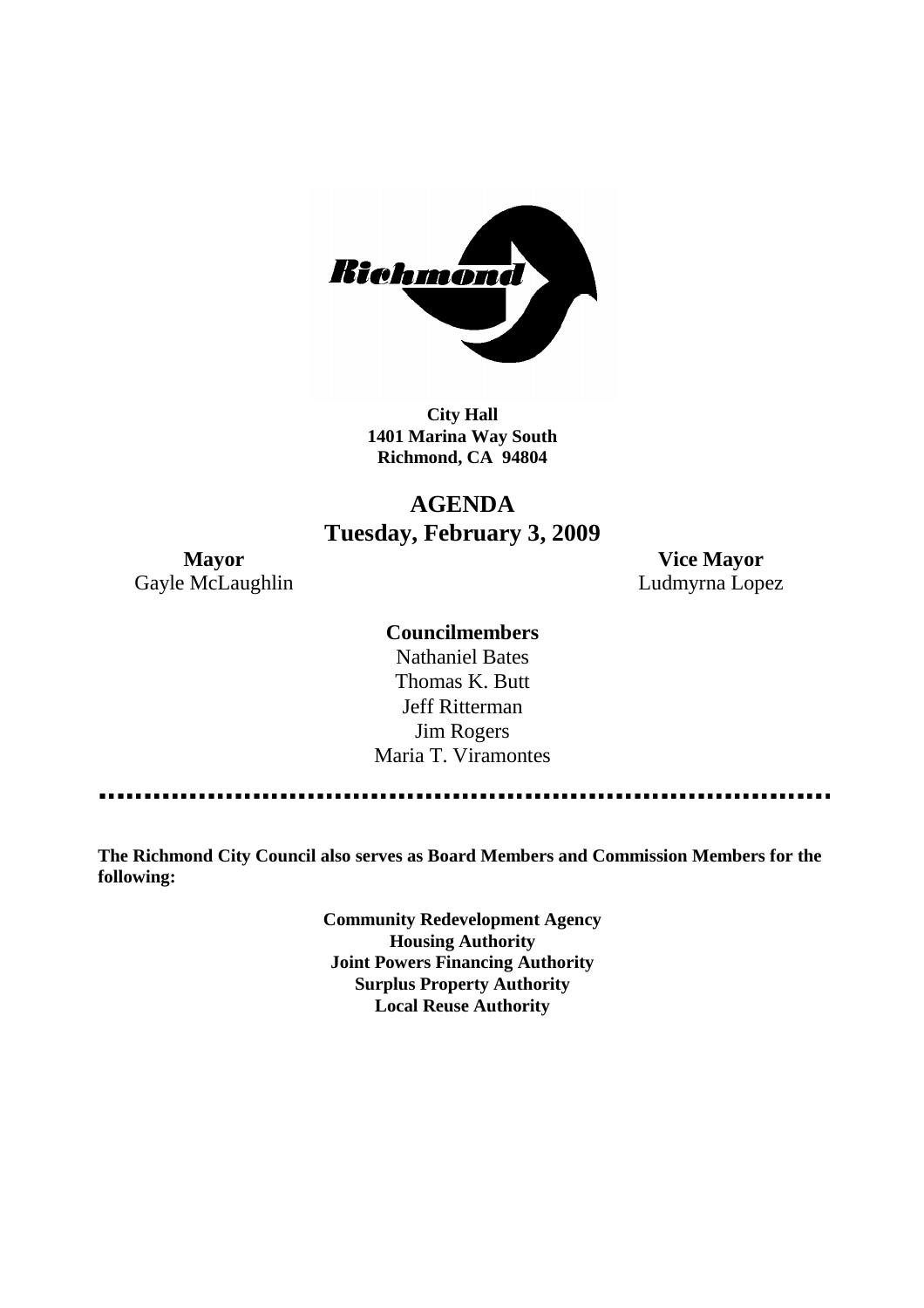# **MEETING PROCEDURES**

The City of Richmond encourages community participation at its City Council meetings and has established procedures that are intended to accommodate public input in a timely and time-sensitive way. As a courtesy to all members of the public who wish to participate in City Council meetings, please observe the following procedures:

**PUBLIC COMMENT ON AGENDA ITEMS:** Anyone who desires to address the City Council on items appearing on the agenda must complete and file a pink speaker's card with the City Clerk **prior** to the City Council's consideration of the item. Once the City Clerk has announced the item and discussion has commenced, no person shall be permitted to speak on the item other than those persons who have submitted their names to the City Clerk. Your name will be called when the item is announced for discussion. **Each speaker will be allowed TWO (2) MINUTES to address the City Council on NON-PUBLIC HEARING items listed on the agenda.**

**OPEN FORUM FOR PUBLIC COMMENT:** Individuals who would like to address the City Council on matters not listed on the agenda or on **Presentations, Proclamations and Commendations, Report from the City Attorney, or Reports of Officers** may do so under Open Forum. All speakers must complete and file a pink speaker's card with the City Clerk **prior** to the commencement of Open Forum. **The amount of time allotted to individual speakers shall be determined based on the number of persons requesting to speak during this item. The time allocation for each speaker will be as follows: 15 or fewer speakers, a maximum of 2 minutes; 16 to 24 speakers, a maximum of 1 and one-half minutes; and 25 or more speakers, a maximum of 1 minute.**

#### **SPEAKERS ARE REQUESTED TO OCCUPY THE RESERVED SEATS IN THE FRONT ROW BEHIND THE SPEAKER'S PODIUM AS THEIR NAME IS ANNOUNCED BY THE CITY CLERK.**

**CONSENT CALENDAR:** Consent Calendar items are considered routine and will be enacted, approved or adopted by one motion unless a request for removal for discussion or explanation is received from the audience or the City Council. A member of the audience requesting to remove an item from the Consent Calendar must complete and file a speaker's card with the City Clerk **prior to the City Council's consideration of Item C, Agenda Review.** An item removed from the Consent Calendar may be placed anywhere on the agenda following the City Council's agenda review.

*The City Council's adopted Rules of Procedure recognize that debate on policy is healthy; debate on personalities is not. The Chairperson has the right and obligation to cut off discussion that is too personal, too loud, or too crude.*

**\*\*\*\*\*\*\*\*\*\*\*\*\*\*\*\*\*\*\*\*\*\*\*\*\*\*\*\*\*\*\*\*\*\*\*\*\*\*\*\*\*\*\*\*\*\*\*\*\*\*\*\*\*\*\*\*\*\***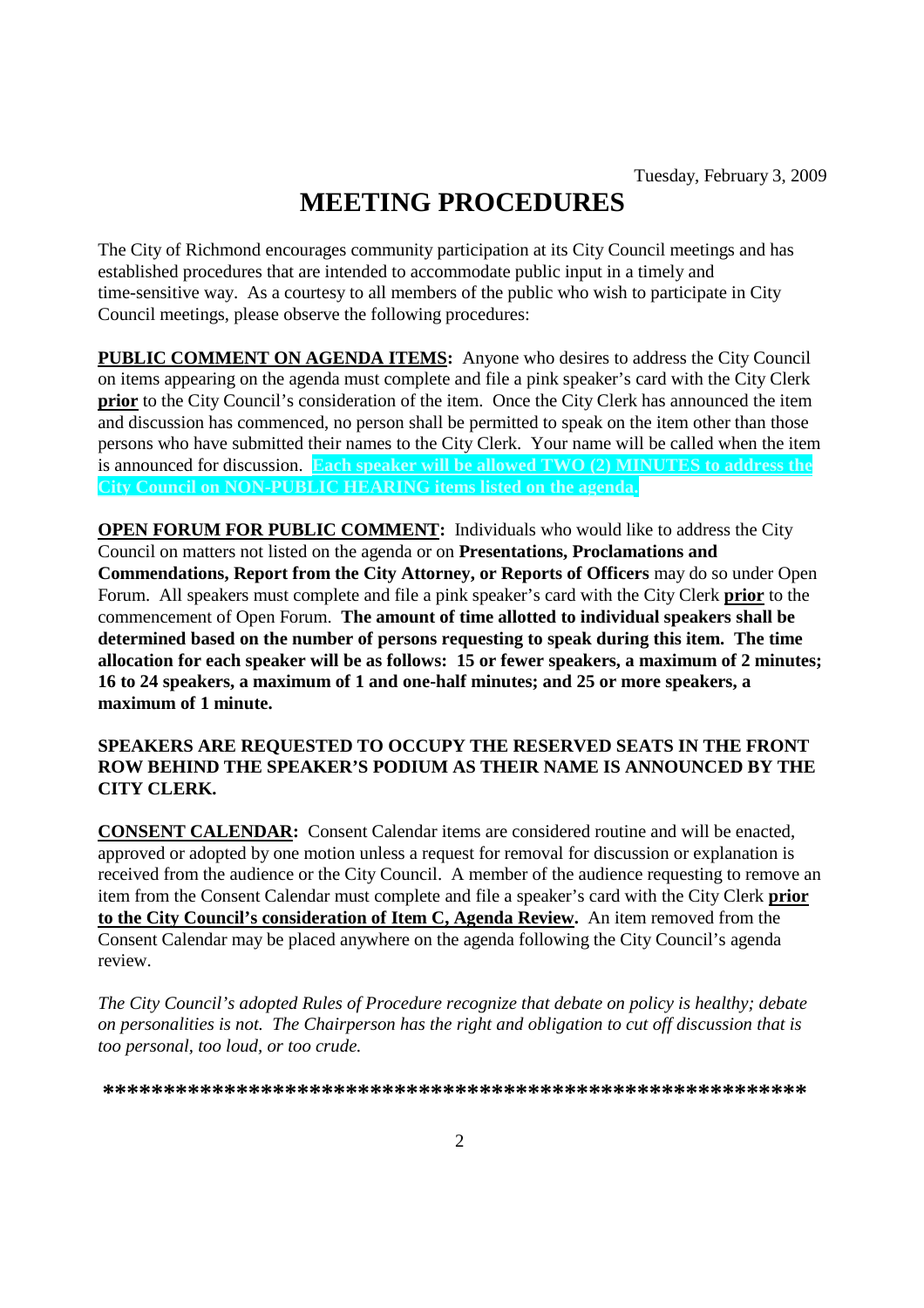### **EVENING OPEN SESSION**

5:00 p.m.

#### **A. ROLL CALL**

**B. PUBLIC COMMENT**

#### **C. ADJOURN TO CLOSED SESSION**

### **CLOSED SESSION**

#### Shimada Room of City Hall

#### **A. CITY COUNCIL**

**A-1.** CONFERENCE WITH LEGAL COUNSEL - ANTICIPATED LITIGATION (Initiation of litigation pursuant to Subdivision (c) of Section 54956.9):

Two cases

**A-2.** CONFERENCE WITH LABOR NEGOTIATORS (Government Code Section 54957.6):

> City Designated Representative(s): Bill Lindsay, Leslie Knight, Jack Hughes, Lisa Stephenson, Michael Banks, and Bruce Soublet Employee Organization or unrepresented employee(s): Firefighters Local 188 and Richmond Firefighters Management Association (RFMA) negotiations

**A-3.** LIABILITY CLAIMS - PENDING LITIGATION (Government Code Section 54956.9):

Martin vs. City of Richmond

Citizens for Eastshore Parks and Sustainability vs. City of Richmond

Riley vs. City of Richmond

**\*\*\*\*\*\*\*\*\*\*\*\*\*\*\*\*\*\*\*\*\*\*\*\*\*\*\*\*\*\*\*\*\*\*\*\*\*\*\*\*\*\*\*\*\*\*\*\*\*\*\*\*\*\*\*\*\*\*\***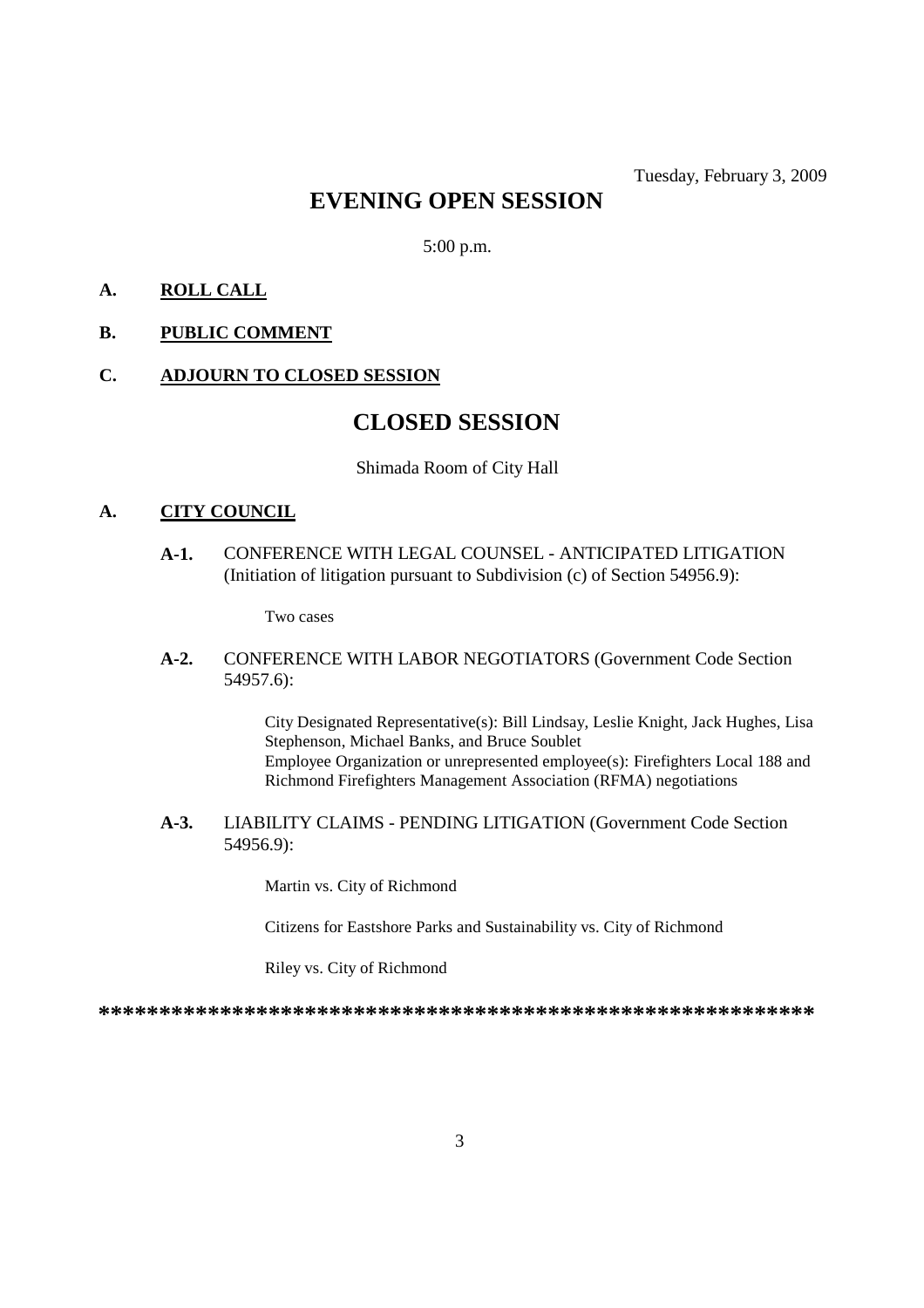### **RICHMOND HOUSING AUTHORITY**

6:30 p.m.

- **A. PLEDGE TO THE FLAG**
- **B. ROLL CALL**
- **C. STATEMENT OF CONFLICT OF INTEREST**
- **D. OPEN FORUM FOR PUBLIC COMMENT**
- **E. CONSENT CALENDAR**
	- **E-1.** ADOPT a resolution (1) approving a \$3 million Lead Hazard Control Grant contract with the U.S. Department of Housing and Urban Development (HUD) and authorizing the Executive Director to execute and administer this and subsequent contracts relevant to the successful implementation and delivery of this grant-funded program; and (2) directing staff to adjust the Housing Authority budget to reflect this additional program revenue and expenditures - Housing Authority (Tim Jones 621-1310).

#### **F. ADJOURNMENT**

**\*\*\*\*\*\*\*\*\*\*\*\*\*\*\*\*\*\*\*\*\*\*\*\*\*\*\*\*\*\*\*\*\*\*\*\*\*\*\*\*\*\*\*\*\*\*\*\*\*\*\*\*\*\*\*\*\*\*\***

# **RICHMOND COMMUNITY REDEVELOPMENT AGENCY**

6:55 p.m.

- **A. ROLL CALL**
- **B. STATEMENT OF CONFLICT OF INTEREST**
- **C. OPEN FORUM FOR PUBLIC COMMENT**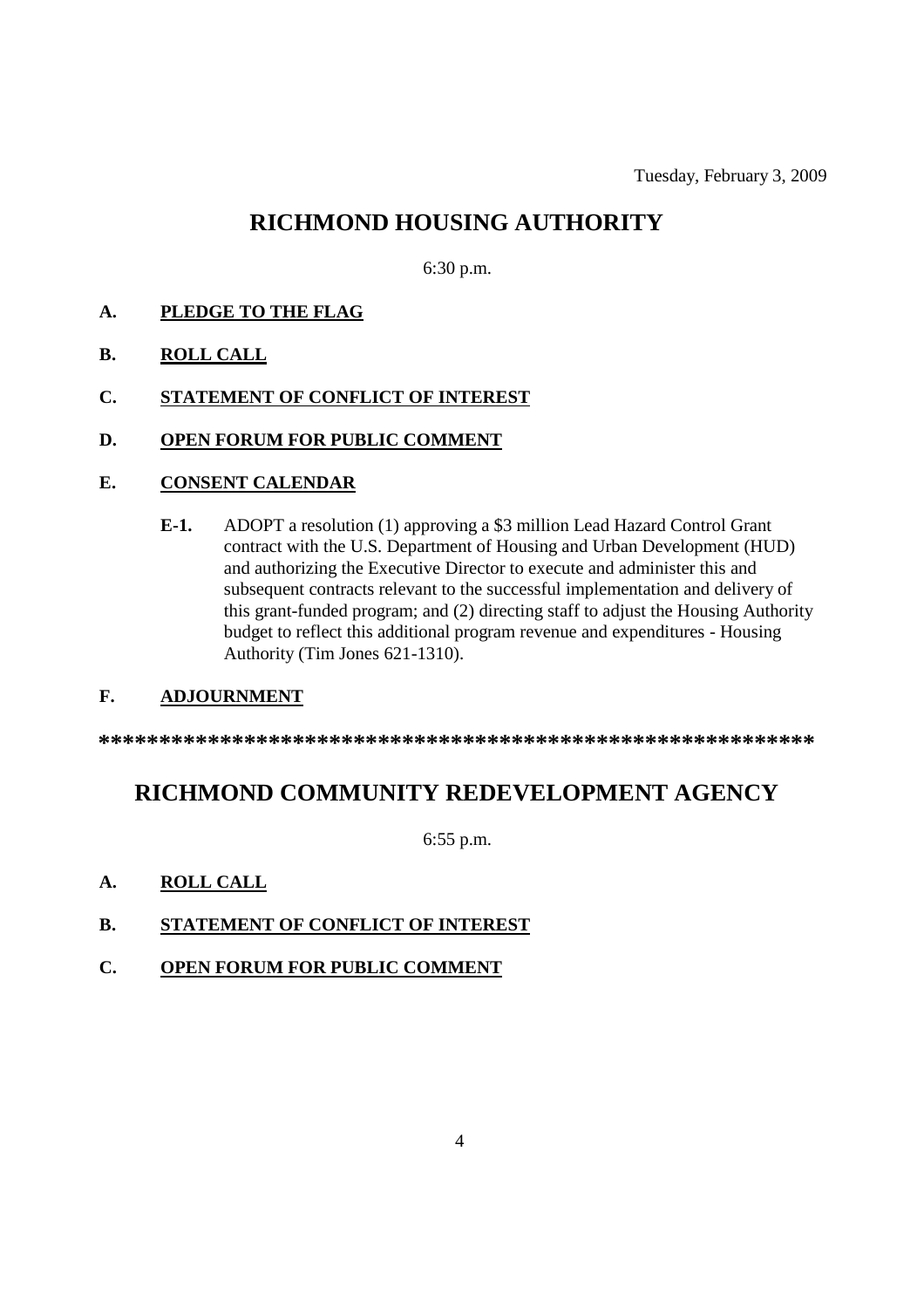#### **D. CONSENT CALENDAR**

**D-1.** ADOPT a resolution approving the transfer of \$50,000 to the City of Richmond associated with the purchase and installation of cameras at Nevin Park - Richmond Community Redevelopment Agency (Steve Duran/Alan Wolken 307- 8140).

#### **E. ADJOURNMENT**

**\*\*\*\*\*\*\*\*\*\*\*\*\*\*\*\*\*\*\*\*\*\*\*\*\*\*\*\*\*\*\*\*\*\*\*\*\*\*\*\*\*\*\*\*\*\*\*\*\*\*\*\*\*\*\*\*\*\***

# **CITY COUNCIL**

7:00 p.m.

#### **A. ROLL CALL**

#### **B. STATEMENT OF CONFLICT OF INTEREST**

#### **C. AGENDA REVIEW**

#### **D. PRESENTATIONS, PROCLAMATIONS, AND COMMENDATIONS**

- **D-1.** Receive a presentation on the Inauguration Ceremony of Barack Obama, the 44th President of the United States of America - Councilmember Bates (620-6581).
- **D-2.** Proclamation celebrating February as Black History Month by honoring and recognizing the life and contributions of Bobby Seale, co-founder of the Youth Jobs North Richmond Tutorial Program (1964) and of the Black Panther Party (1966) - Mayor's Office (Mayor McLaughlin 620-6503).

#### **E. REPORT FROM THE CITY ATTORNEY OF FINAL DECISIONS MADE AND NON-CONFIDENTIAL DISCUSSIONS HELD DURING CLOSED SESSION**

#### **F. CONSENT CALENDAR**

**F-1.** RECEIVE a report on solar building permit activity from October 1, 2007, through November 30, 2008, and ADOPT a resolution extending the moratorium on the collection of residential solar building permit fees for photovoltaic and domestic solar hot water installations for an additional period of two years - Planning and Building Regulations (Richard Mitchell 307-8159).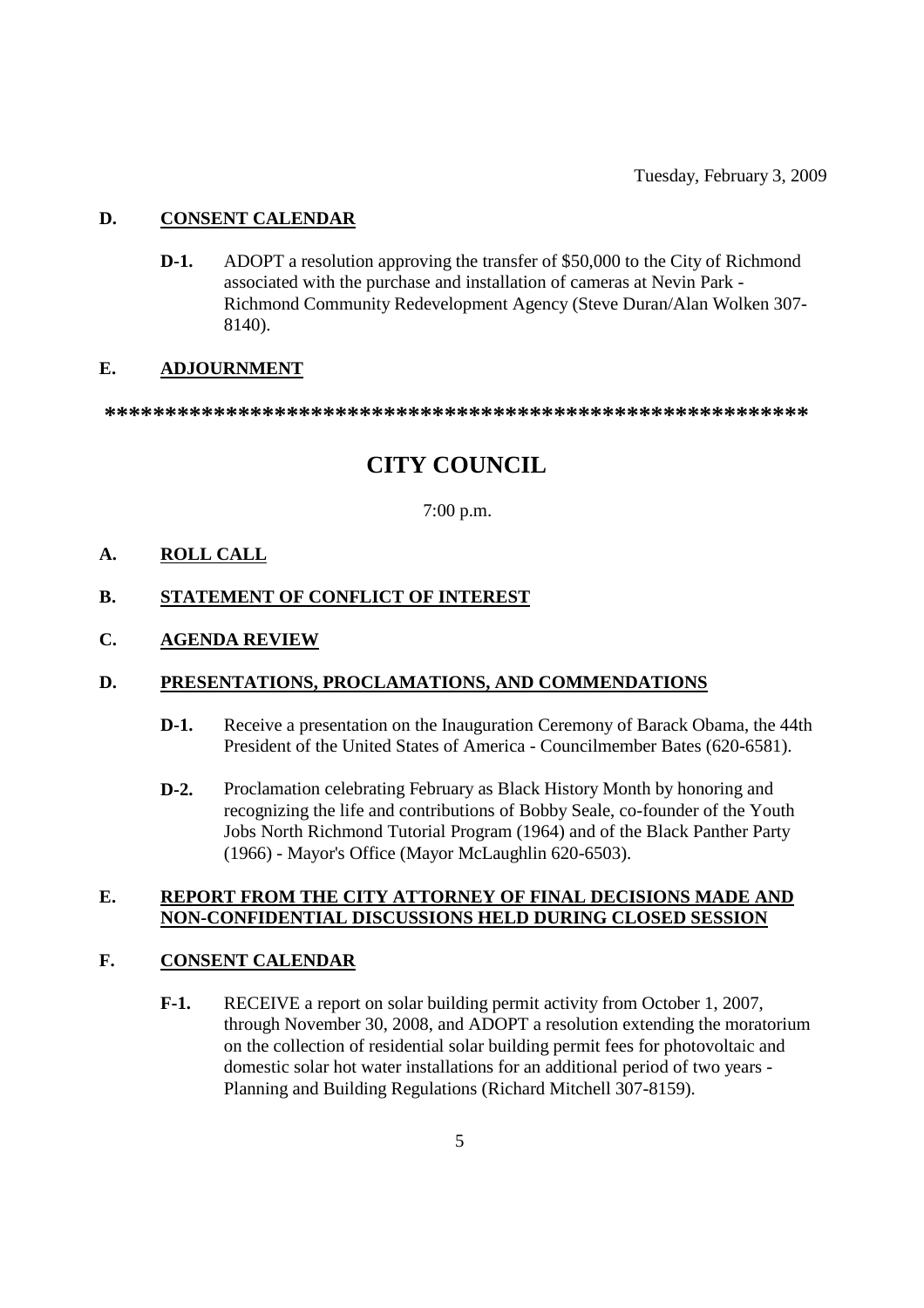- **F-2.** APPROVE a contract and funding with Life Fitness from Schiller Park, Illinois, in the amount of \$200,000 to provide and install fitness equipment at the Richmond Recreation Complex, Martin Luther King, Jr., Booker T. Anderson, Shields-Reid, Parchester, and May Valley Community Centers - Recreation Department (Keith Jabari 620-6791).
- **F-3.** APPROVE the purchase of Globe Millenia G-Xtreme personal protective equipment items, 30 coats and 35 pairs of pants, from L.N. Curtis & Sons in the amount of \$88,087.50 - Fire Department (Fire Chief Michael Banks 307-8041).
- **F-4.** APPROVE the sole-brand justification and purchase of fitness equipment for the fire stations from the Gym Doctors in the amount \$90,801.54, substantially funded by the Department of Homeland Security, 2007 Assistance to Firefighters Grant for the implementation of a health and wellness program - Fire Department (Fire Chief Michael Banks 307-8041).
- **F-5.** APPROVE a contract with Creative Recreational Systems, Inc. for purchasing and installation of Kern Play Lot play equipment in an amount not to exceed \$30,352.88 - Public Works (Yader A. Bermudez 231-3009).
- **F-6.** APPROVE a contract with Doug Gourley Playground Design, Inc. for the Judge Carroll Park Equipment Installation Project in an amount not to exceed \$31,105.02 - Public Works (Yader A. Bermudez 231-3009).
- **F-7.** APPROVE a payment to Ferris Hoist and Repair, Inc. under an emergency contract for the removal of an in-ground lift that was leaking oil and for the backfill of the resulting hole with concrete at the Public Works Equipment Services Corporation Yard Shop in an amount not to exceed \$25,000.00 - Public Works (Yader A. Bermudez 231-3008).
- **F-8.** APPROVE a second contract amendment with MBN Services Inc. (DBA as Bob Murray & Associates) for \$21,000, for a total approved contract payment limit not to exceed \$99,000, to develop and administer the recruitment processes for the position of Wastewater Contract Administrator - Engineering (Rich Davidson 307-8105).
- **F-9.** APPROVE the first amendment to the contract between the City and ADT Security Services, Inc. in the amount of \$50,000 for the installation of cameras as part of the Nevin Park Reconstruction Plan and ADOPT the resolution of the City Council accepting the transfer of funds from the Redevelopment Agency to fund this contract amendment - Police Department (Police Chief Chris Magnus 620-6655).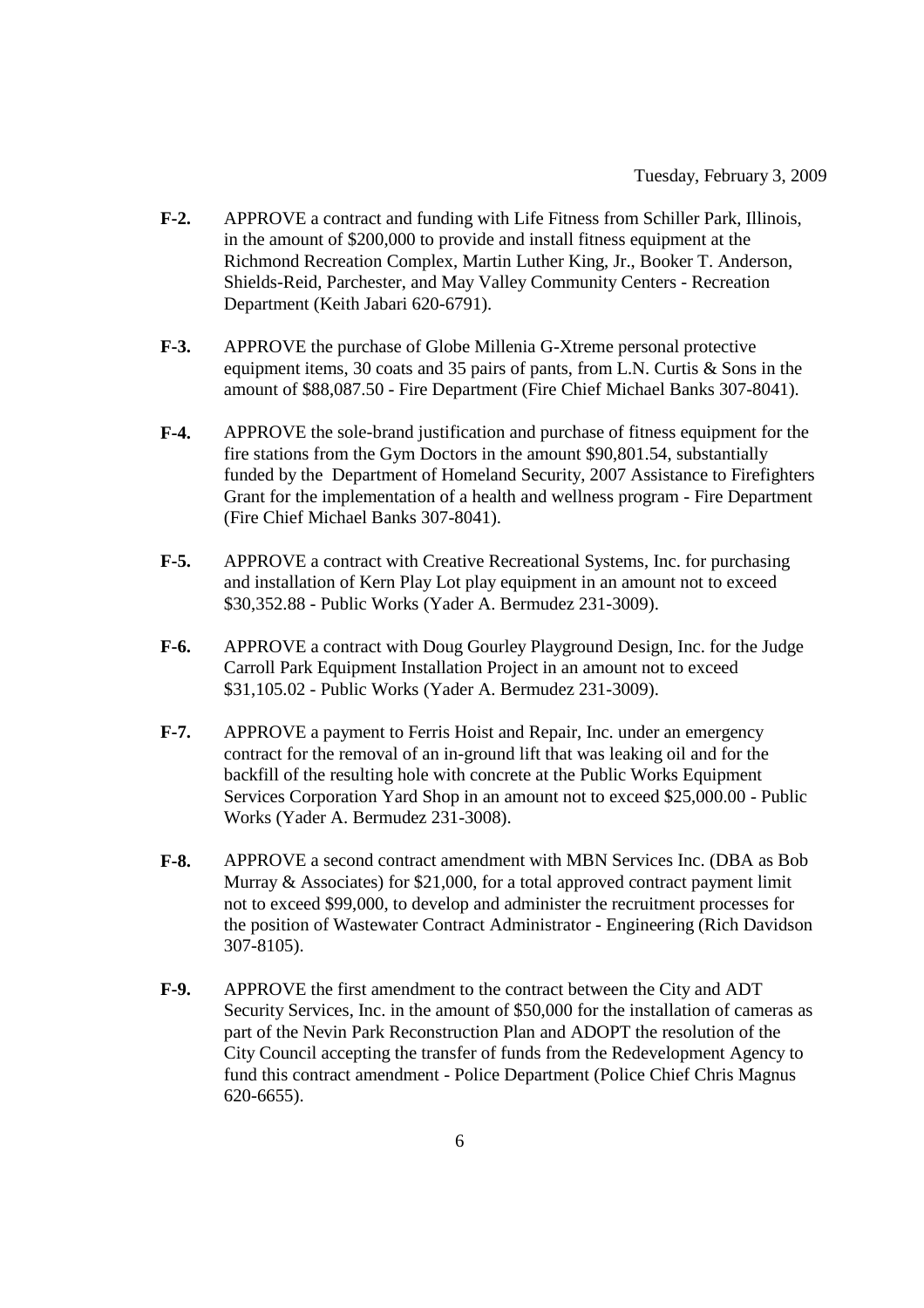- **F-10.** INTRODUCE an ordinance (first reading) amending Richmond Municipal Code Sections 2.12.010, 7.72.110, 7.76.020, and 12.04.110, changing the number of members of the City Council necessary to constitute a quorum to conform to the recent reduction in the Council's size - City Attorney's Office (Randy Riddle 620- 6509).
- **F-11.** ADOPT an ordinance (second reading) amending Chapter 2.43 of the Richmond Municipal Code to increase the level of public funding provided to candidates who wish to run for City office. This ordinance was introduced at the January 20, 2009, meeting of the City Council - Councilmember Rogers (867-5725).
- **F-12.** APPROVE the first amendment to the Memorandum of Agreement (MOA) between the United States Department of the Navy and California State Historic Preservation Officer (SHPO) pursuant to 36 CFR Part 800.6(c) for the Leasing, Disposal, and Reuse of Naval Fuel Depot, Point Molate - Planning and Building Services (Richard Mitchell 307-8159).

### **G. PUBLIC HEARINGS**

#### **H. OPEN FORUM FOR PUBLIC COMMENT**

#### **I. AGREEMENTS**

#### **J. RESOLUTIONS**

**J-1.** ADOPT a resolution in support of renaming the Contra Costa County Superior Courthouse in Richmond to the George D. Carroll Courthouse - Councilmembers Bates, Rogers, and Viramontes (620-6581).

#### **K. ORDINANCES**

#### **L. COUNCIL AS A WHOLE**

- **L-1.** Discuss and provide policy direction to staff regarding proposals by the West Contra Costa Unified School District (WCCUSD) to close several Richmond schools – City Manager's Office (Bill Lindsay).
- **L-2.** Review Mid-Year Budget Financial Forecast and approved the Mid-Year Proposed Budget Fiscal Year 2008-2009 adjustments - Finance Department (James Goins 620-6740).